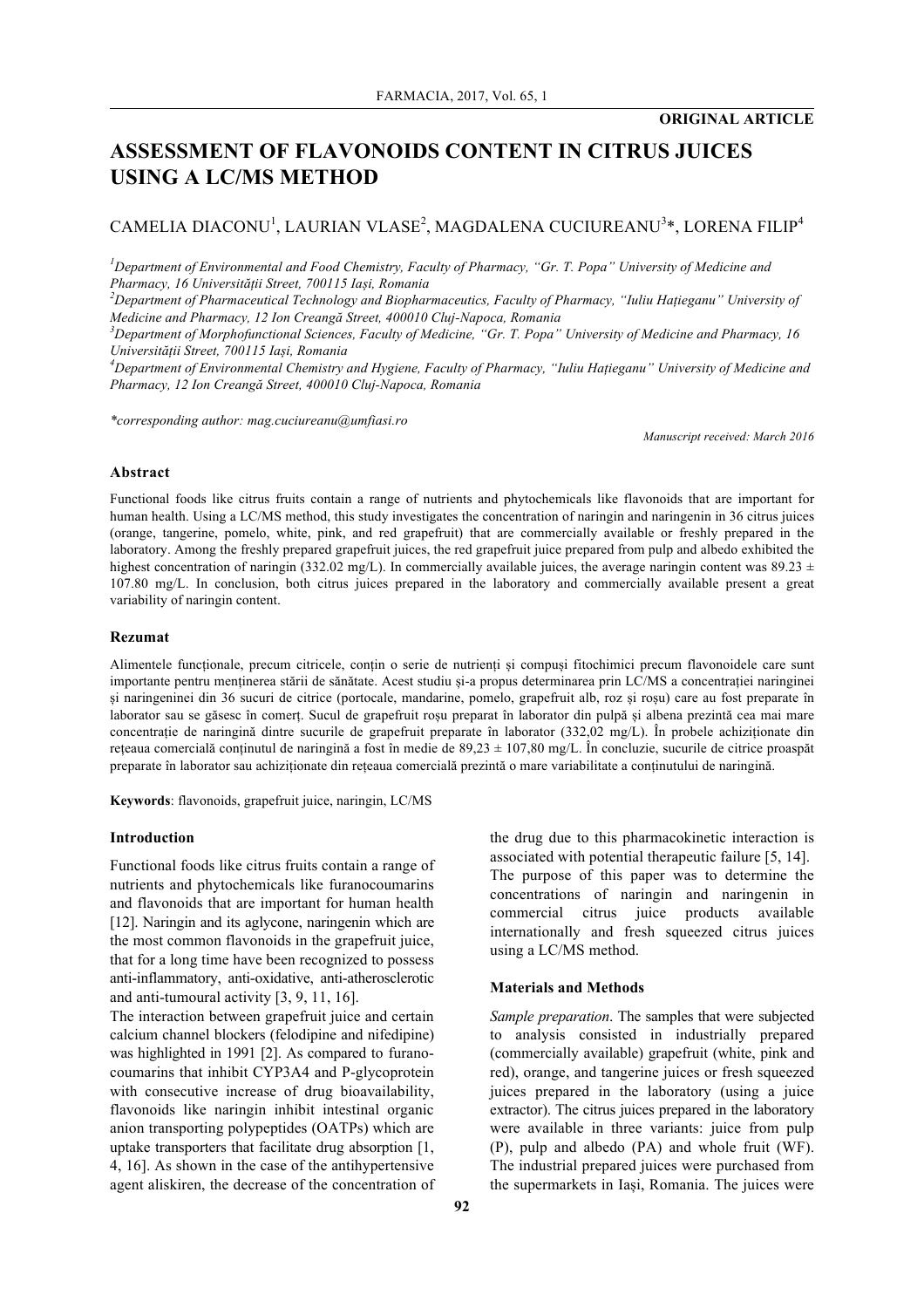diluted 1/100 with purified water and centrifuged for 3 minutes at  $12,000$  rpm; 2  $\mu$ L of supernatant were injected into the chromatographic system. The results obtained for each sample are presented as the average of three determinations.

*Reagents*. Standards for naringin (4,5,7-trihydroxyflavanone-7-b-L-rhamnoglucoside-(1,2)-a-D-glucopyranoside) 96.6% and naringenin (4,5,7-trihydroxyflavanone) 99%, were purchased from Extrasynthese, Genay, France. All other chemicals were of analytical grade and were purchased from Merck (Darmstadt, Germany); throughout the experiment, Milli-Qultrapure water was used.

*Apparatus.* The LC/MS analysis was performed on an Agilent chromatographic system 1100 series (Agilent Technologies) equipped with a G1379A degasser, a G1312A binary pump, a G1329A autosampler, and a G1316A column thermostat. The LC was coupled with an Agilent Ion Trap 1100 SL mass detector.

*Chromatographic conditions*. The separation was performed using a reverse phase column Kinetex C18 (50 x 2.1 mm i.d., 2.6  $\mu$ m). The mobile phase was a mixture of acetonitrile: 2 mM ammonium acetate in the ratio 30:70 for naringenin and 25:75 respectively for naringin. The flow rate of 0.3 mL/min, at a temperature of 40ºC was used and the injection volume was  $2 \mu L$ . An in-line filter of 0.5 µm was used.

*MS conditions*. The MS was equipped with Turbo-Ionspray (electrospray ionization (ESI)) interface, negative ion mode. ESI settings were: negative ionisation, ion source temperature 350ºC, gas: nitrogen, flow rate 10 L/min, nebuliser: nitrogen at 40 psi pressure, capillary voltage 3000 V. Full scan mass spectra were measured at *m/z* 579.1 for naringin and MS/MS  $m/z$  271 >  $m/z$  151.7 for narigenin.

The mass spectrum of a standard solution of naringin and chromatogram of a standard solution of naringin (analyte retention time: 1.25 minutes) are shown in Figure 1 and respectively in Figure 2. As one cannot find a true blank matrix (e.g. grapefruit juice naringin free) to be used for preparation of calibration curves, those were prepared in distilled water. Naringin calibration curve was performed in the range of 63 to 6300 ng/mL (Figure 3). For the construction of the calibration curves, the quadratic model was used (y =  $ax^2 + bx + c$ ).

*Matrix effect analysis*. The matrix effect on the ionization yield of the analyte was carried out by adding a certain amount of naringin (final concentration three times lower quantification limit, 200 mg/mL) to matrix (grapefruit juice). The naringin content was then quantified in both matrix and matrix enhanced with analyte, and the difference in content was expressed as percent from the amount added. A difference no more than  $\pm$  15%, is indicating a nonsignificant matrix effect.







The chromatogram of a standard solution of naringin



Naringin calibration curve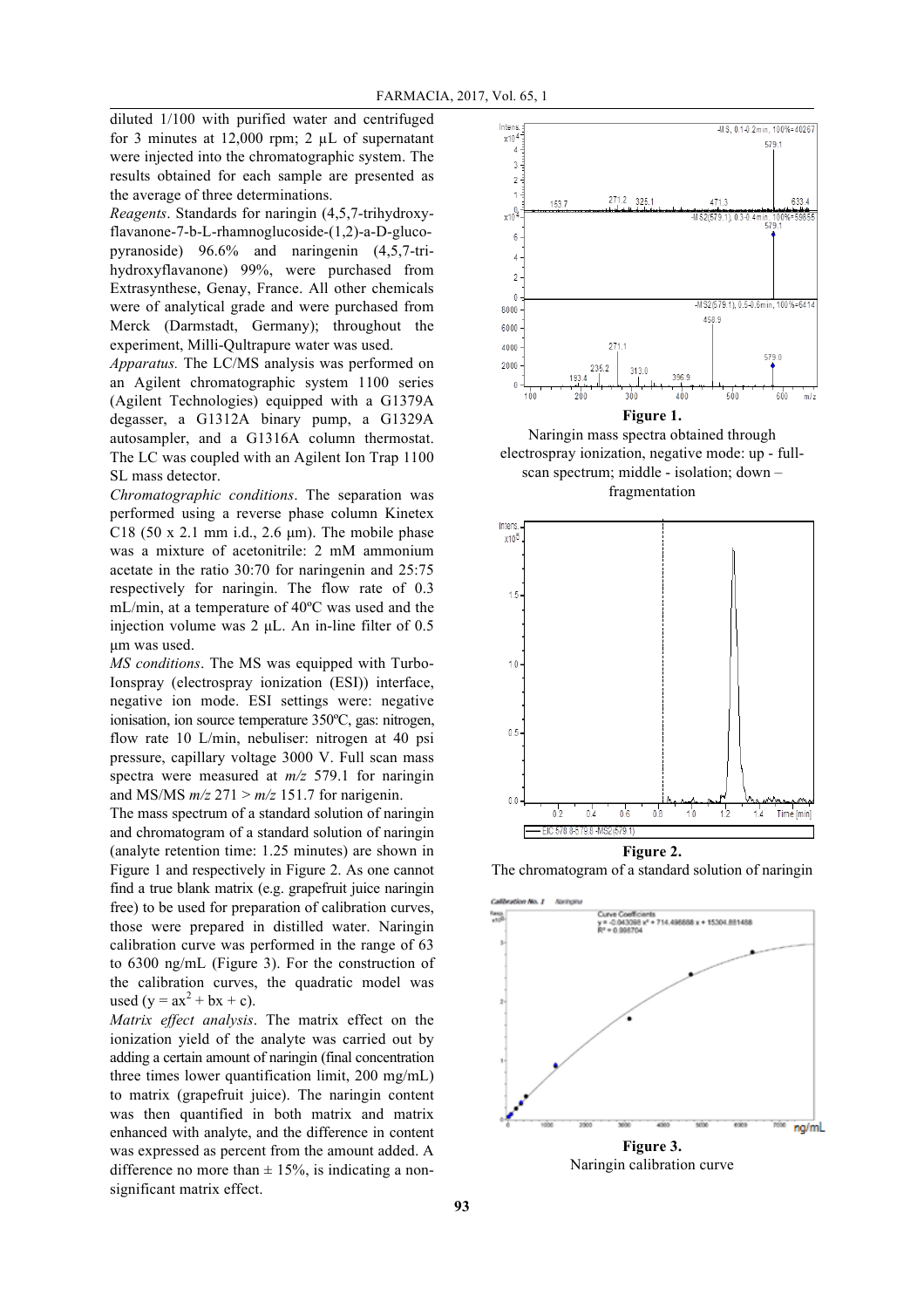## **Results and Discussion**

Naringenin was not identified in any of the analysed samples. This can be explained by the fact that naringenin (the aglycone found in the structure of naringin) is not found in this chemical form in fruits. Flavanoids (naringin being the most abundant) are found in citrus juices in the form of glycosides and after ingestion are transformed into aglycones and sugar by the intestinal flora [2].

No significant matrix effect on the ionization yield of naringin was observed in three different matrix tested.

The chromatogram of naringin from sample 1 (fresh red grapefruit juice from pulp) is shown in Figure 4. The naringin concentrations determined in juice samples prepared in the laboratory are presented in Figure 5 and those determined in commercially available juice samples are shown in Figure 6.

From the analysis of the grapefruit juices which were prepared in the laboratory, higher values of naringin were found in the juice prepared from red grapefruit as compared to the juice prepared from pink or white grapefruit.

Naringin content was higher in the PA red grapefruit juice (332.02 mg/L) than in WF (292.24 mg/L) juice, the lowest level of flavonoid being determined in P juice (225.32 mg/L).



The orange juices presented much lower concentrations of naringin ranging from 67.41 mg/L in P juice to 94.12 mg/L in PA juice*.* With respect to the tangerine juice, the concentrations of naringin varied between 81.65 mg/L and 116.23 mg/L.



Naringin concentrations found in juice samples prepared in the laboratory (average concentration of 3 determinations)

For pomelo, the naringin concentrations were significantly elevated as compared to the grapefruit, orange and tangerine juice; thus, the P pomelo juice contained the highest concentration of naringin of all types of juice (2024.03 mg/L).

As previously described, the amounts of bioactive compounds in citrus juices depend on variety of the fruit (white, pink, red), geographical region, climate, soil conditions, harvest date, storage, low-dose irradiation, and different method of preparing juices (pulp, pulp and albedo, whole fruit) [7].

Regarding the naringin content determined in the commercially available grapefruit juice, the variability of the concentrations was much higher, depending on the proportion of juice used in preparation. While, in some samples (samples 11 and 13) the

Narigin concentrations found in juice samples prepared in the laboratory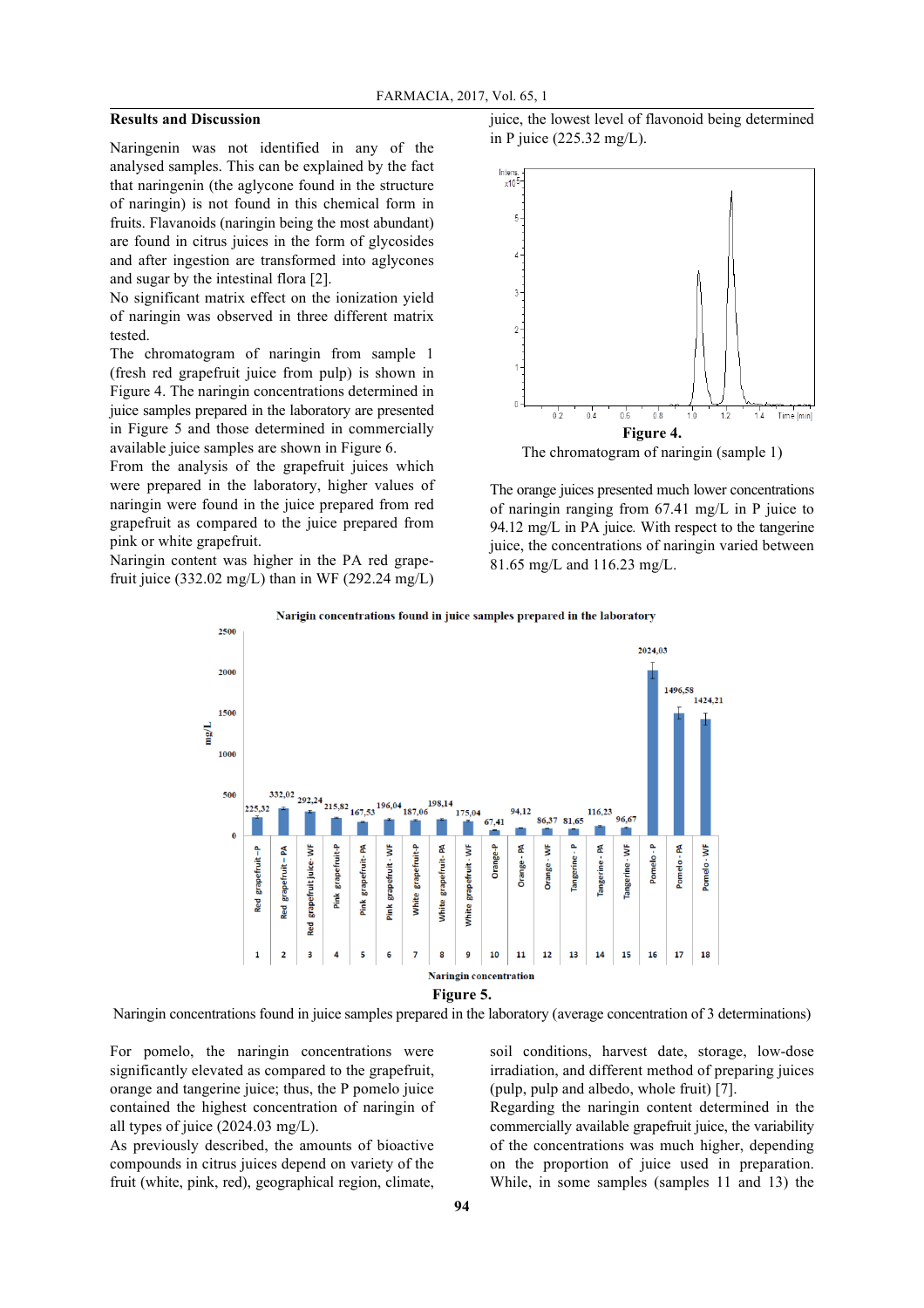concentration of naringin was below the method's detection limit, in others (sample 9), the average naringin content was 420.96 mg/mL (Figure 6). Our results are consistent with the ones provided by literature data [5-7, 15, 19, 21]. Thus, Haleblian *et al.* reported average values of naringin in grapefruit juice varying between 36.6 mg/100 mL and 134.7 mg/100 mL juice and the absence of naringenin in the analysed samples [8]. Zhang reported 10.1 - 86.7 mg/100 mL concentration of naringin in commercial juices and 7.3 - 30.7 mg/100 mL naringin in hand-extracted ones. The albedo exhibited the highest concentration of naringin 490 - 4100 mg/100 mL [20]. Similarly, Peterson *et al.* reported different naringin values for grapefruit juice, depending on the type of grapefruit: white, from 0 to 43.22 mg/100 mL and red from 3.28 and 48.89 mg/100 mL [13].



**Figure 6.**

Naringin concentrations determined in commercially available juices (average concentration of 3 determinations)

The results of Vandermolen show that, in five different grapefruit juices, four of which were commercially available products, the naringin concentration ranged from 309 - 1182 µM [18]. Silva L.C. reported an average of naringin content in orange juices between 0.01 and 0.30 mg/100 g [17].

### **Conclusions**

The potential for clinical significant drug interaction emphasizes the importance of flavonoids determination in commercially and fresh-squeezed juices. Our results, which are consistent with the literature data, show a great variability of results that can be explained both by the origin of the samples, and by the method used for preparing citrus beverages and concentrates.

## **References**

Bailey D.G., Dresser G.K., Leake B.F., Kim R.B., Naringin is a major and selective clinical inhibitor of organic anion-transporting polypeptide 1A2 (OATP1A2) in grapefruit juice. *Clin. Pharmacol. Ther.*, 2007; 81(4): 495-502.

- 2. Bailey D.G., Dresser G.K., Interactions between grapefruit juice and cardiovascular drugs. *Am. J. Cardiovasc. Drugs*, 2004; 4(5): 281-297.
- 3. Chen R., Qi Q.L., Wang M.T., Li Q.Y., Therapeutic potential of naringin: an overview. *Pharm. Biol.*, 2016: 1-8.
- 4. Croitoru M.D., Fülöp I., Miklos A., Hosszú B., Tătar V.L., Muntean D.L., Presence of nitrate and nitrite in vegetables grown for self-consumption. *Farmacia*, 2015; 63(4): 530-533.
- 5. Dolton M.J., Roufogalis B.D., McLachlan A.J., Fruit juices as perpetrators of drug interactions: the role of organic anion-transporting polypeptides. *Clin. Pharmacol.Ther.*, 2012; 92(5): 622-630.
- 6. Fenga C., Costa C., Caruso E., Raffa L., Alibrando C., Gangemi S., Docea A.O., Tsatsakis A.M., Current evidence on the protective effect of dietary polyphenols on breast cancer. *Farmacia*, 2016; 64(1): 1-12.
- 7. Gorinstein S., Huang D., Leontowicz H., Leontowicz M., Yamamoto K., Soliva-Fortuny R., Determination of naringin and hesperidin in citrus fruit by High-Performance Liquid Chromatography. The antioxidant potential of citrus fruit. *Acta chromatographica*, 2006; (17): 108-124.